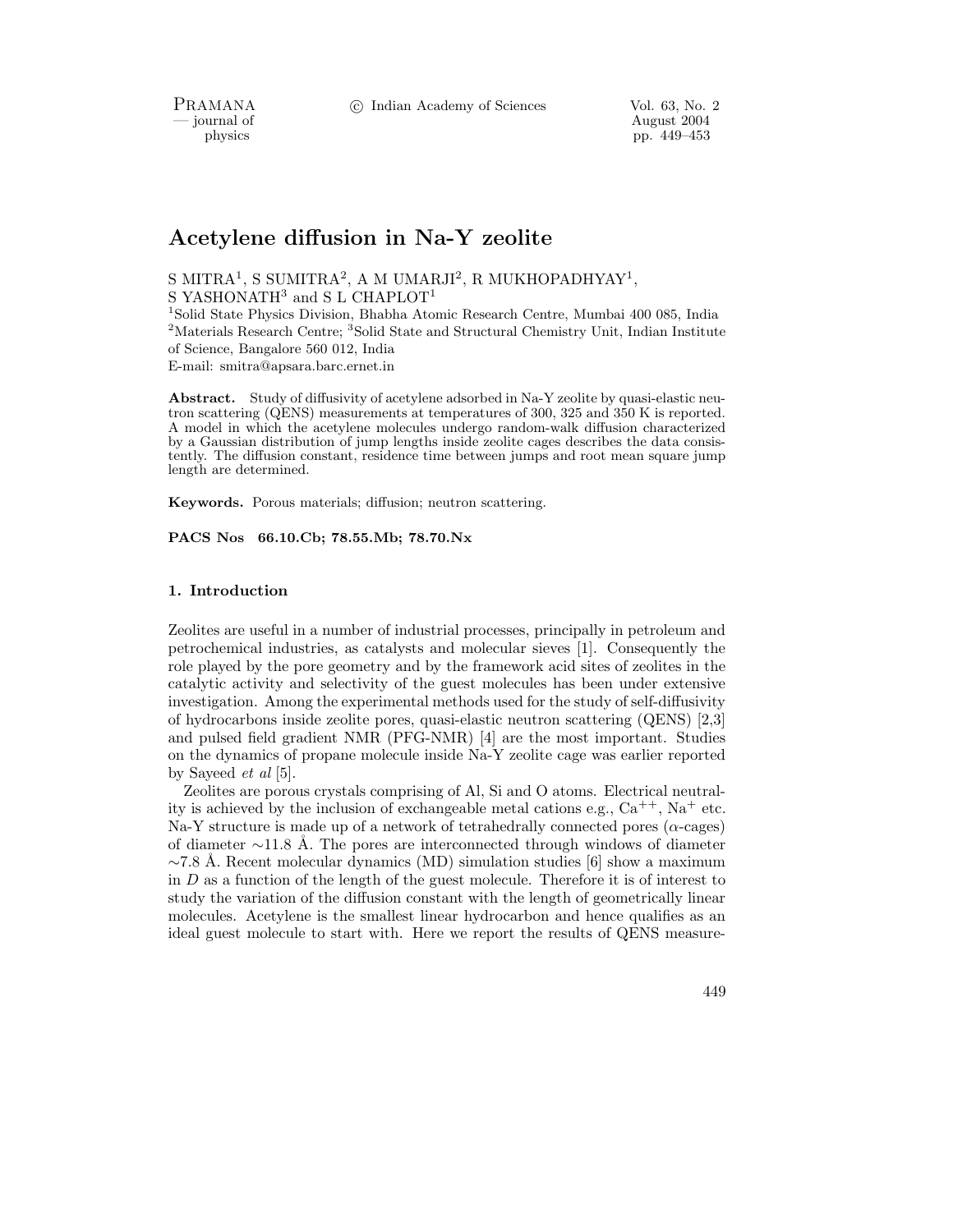ments carried out to study the diffusion of acetylene in Na-Y zeolite at different temperatures.

#### 2. Experimental details

The Na-Y zeolite  $(SiO_2/Al_2O_3 \text{ ratio } (wt\%)=2.5)$  was used for the experiment. The QENS spectra were recorded in both dehydrated and acetylene loaded (to saturation) zeolite samples using the quasi-elastic spectrometer [7] at Dhruva reactor, Trombay. In the present configuration the spectrometer has an energy resolution of 200  $\mu$ eV with an incident energy of 5.1 meV. The quasi-elastic spectra were recorded in the wave vector transfer  $(Q)$  range of 0.67 to 1.8 Å<sup>-1</sup> at 300, 325 and 350 K. Temperature range was chosen on the basis of the sample stability and instrumental resolution. Spectrum from the dehydrated zeolite sample was used to estimate the contribution of bare zeolite to the total spectra.

#### 3. Results and discussion

In a neutron scattering experiment from hydrogeneous systems, the observed dynamics mainly corresponds to the self-correlation function of the hydrogen atoms. In that case the incoherent scattering law,  $S_{\text{inc}}(Q, \omega)$ , alone describes the dynamics.  $\mathbf{Q}$ (=k−k<sub>0</sub>) is the wave vector transfer and  $\hbar\omega = E - E_0$  is the energy transfer. The QENS spectra from the dehydrated Na-Y zeolite did not show any quasi-elastic (QE) broadening over the resolution function of the instrument, but a large elastic intensity was observed indicating the presence of immobile hydrogens in the sample. QE broadening was observed from the sample loaded with acetylene and this may therefore be attributed exclusively to the molecular motions of acetylene. To estimate the contribution from the acetylene alone, spectra of the dehydrated zeolite were subtracted from the acetylene adsorbed zeolite spectra.

In general, the incoherent scattering law can be written as [8]

$$
S_{\rm inc}(Q,\omega) \propto A(Q)\delta(\omega) + [1 - A(Q)]L(\Gamma,\omega), \tag{1}
$$

where the first term is the elastic part and second term is the quasi-elastic part.  $L(\Gamma,\omega)$  is a Lorentzian function and  $\Gamma$  is the half-width at half-maximum (HWHM) of the Lorentzian.  $\Gamma$  is inversely related to the time constant of the motion. It is convenient to analyse the data in terms of elastic incoherent structure factor (EISF)  $A(Q)$  which provides information about the geometry of the molecular motions and is defined as the fraction of elastic intensity in the total spectra. Analysis of the data involves, in the first instant, separating the elastic and quasi-elastic parts in the total spectrum. For that the scattering law given in eq. (1) was convoluted with the instrumental resolution function and the parameters  $(A(Q), \Gamma)$  were obtained at each Q-value by least squares fit to the measured data.

Typical fitted QENS spectra at different Q values and at different temperatures are shown in figure 1. The effect of temperature and Q is evident in the data. It was found that the elastic component,  $A(Q)$ , is almost zero at all the Q values suggesting that the observed dynamics does not involve any pure elastic component and

450 Pramana – J. Phys., Vol. 63, No. 2, August 2004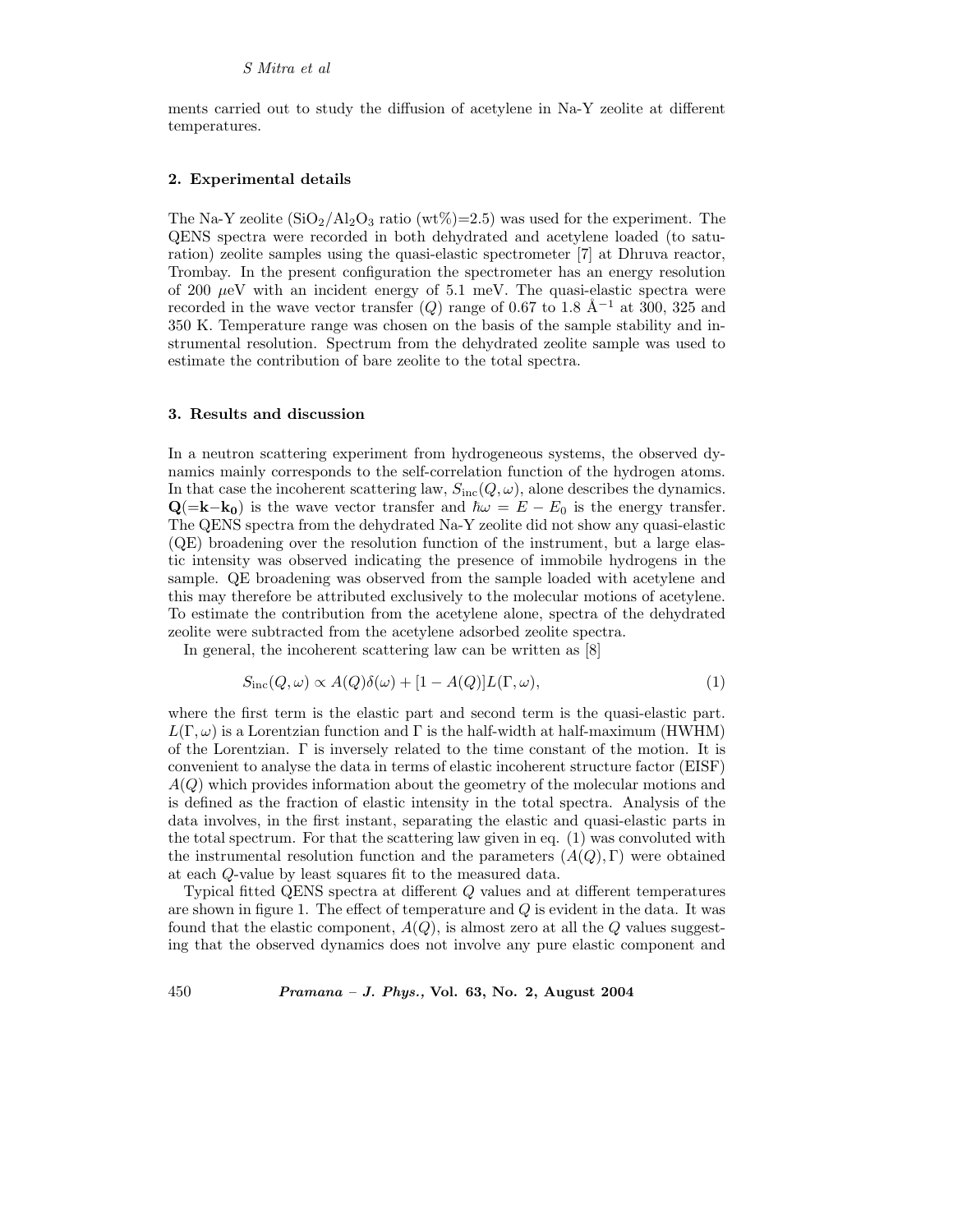

Figure 1. Typical fitted QENS spectra from the adsorbed acetylene at some Q values at different temperatures. Spectra from dehydrated zeolite have been subtracted off. Dashed lines are the instrumental resolution function.

the observed dynamics is mostly due to the translational motion of the acetylene molecules. The variation of  $\Gamma$  with  $Q^2$  is shown in figure 2. Several available models of the dynamics were considered to describe the behaviour of Γ. The simplest motion is the Brownian motion or Fickian motion [8] where the scattering law is a Lorentzian function and whose HWHM increases with the wave vector transfer according to a  $DQ^2$  law and provides a direct method of determining the diffusion constant. However, as can be seen from figure 2, HWHM of the quasi-elastic component deviates from the linear behaviour at high Q values suggesting that simple Fick's law is not adequate in describing the experimental data. We need to explore more elaborate model to describe the experimental data. One such model was formulated by Hall and Ross [9]. This model assumes that for a time interval  $\tau$ , an atom remains on a given site, vibrating about an average position, building up a thermal cloud. After this time, the atom moves rapidly to another site, in a negligible jump time. The jump length  $l$  is assumed to be Gaussian-distributed for all such jumps under consideration.

The scattering law in this case is a Lorentzian with HWHM,

$$
\Gamma(Q) = \frac{1}{\tau} \left[ 1 - \exp\left( -\frac{Q^2 \langle l^2 \rangle}{6} \right) \right],\tag{2}
$$

Pramana – J. Phys., Vol. 63, No. 2, August 2004 451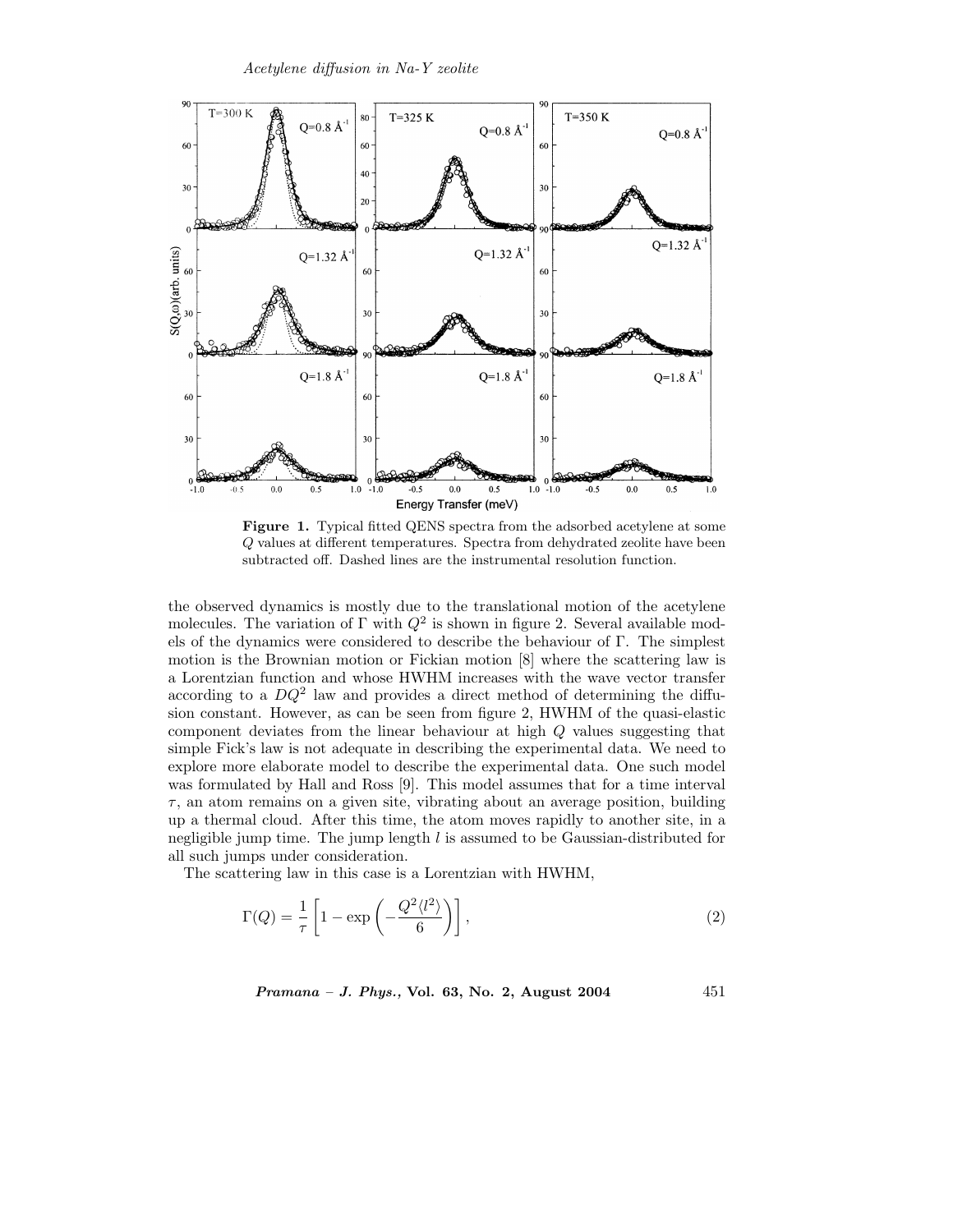

Figure 2. Variation of HWHM of the quasielastic component with  $Q^2$ . Solid lines are fit with Hall–Ross model (eq. (2)).

Table 1. Values of residence time, root mean square jump length and diffusion constant of acetylene in Na-Y zeolite at different temperatures.

| T(K)       | $\tau$ (ps)                | $\langle l^2 \rangle^{0.5}$ (Å) | $D (\times 10^{-5} \text{ cm}^2/\text{s})$ |
|------------|----------------------------|---------------------------------|--------------------------------------------|
| 300        | $3.7 + 0.2$                | $2.2 + 0.1$                     | $2.2 \pm 0.3$                              |
| 325<br>350 | $3.0 + 0.2$<br>$2.8 + 0.2$ | $2.2 + 0.1$<br>$2.4 + 0.1$      | $2.7 + 0.4$<br>$3.5 \pm 0.5$               |

where,  $\tau$  and  $\langle l^2 \rangle$  are the residence time and mean square jump length. Very good fit was obtained for the whole Q range. Solid curves in figure 2 are the variation of HWHM as per the Hall–Ross model as obtained by least squares fit to the experimental HWHM at different temperatures. It is found that this model proposed by Hall and Ross is adequate and consistent with the experimental data. The values of  $\tau$  and  $\langle l^2 \rangle^{0.5}$  obtained from the fit at different temperatures are given in table 1. The estimated values of the diffusion constant D from,  $D = \langle l^2 \rangle / 6\tau$  are also given in the table 1. The values of diffusion constants can be compared with the diffusivity of propane adsorbed in Na-Y zeolite studied earlier [5]  $(2.3 \times 10^{-5}$ and  $4.0 \times 10^{-5}$  cm<sup>2</sup>/s at 300 K and 350 K respectively). The diffusion constants for acetylene and propane inside Na-Y zeolite are found to be nearly the same.

### 4. Conclusion

The results of QENS measurements to study the diffusion of acetylene gas in zeolite Na-Y at different temperatures have been reported. The experimental data are found to be consistent with a model in which the acetylene molecules undergo

452 Pramana – J. Phys., Vol. 63, No. 2, August 2004